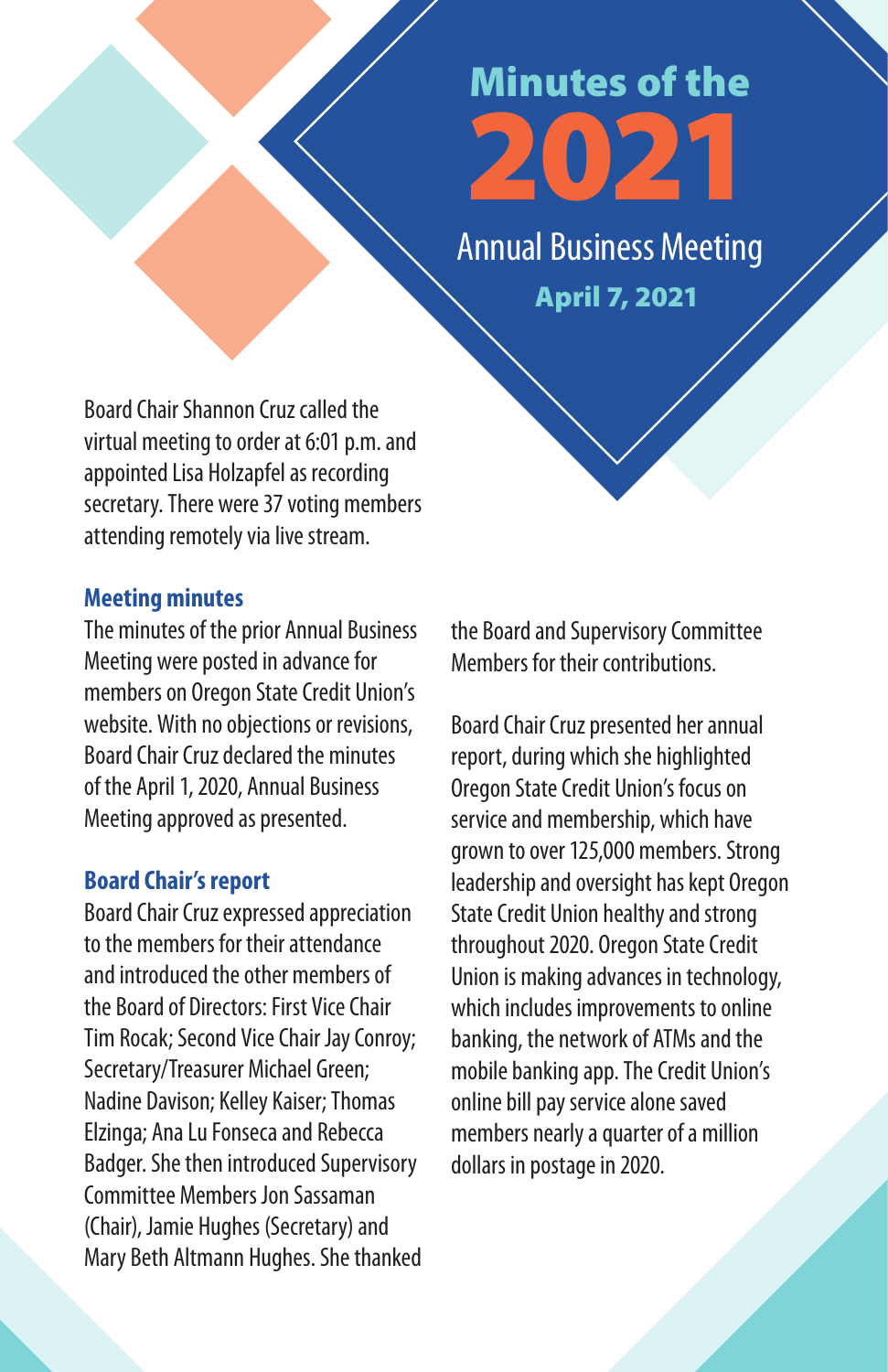Oregon State Credit Union reached a community investment record in 2020 of more than \$268,000, benefiting 99 schools and non-profits with an emphasis on youth education.

Tomorrow's Leaders Today (TLT) scholarships of \$2,000 each continue to be awarded each spring to ten students who will be attending Oregon universities or colleges. Additionally, the Community Education program facilitated 260, mostly virtual, financial education presentations in 2020, benefiting 9,871 individuals, including 1,719 youth and 1,313 Oregon Department of Corrections inmates.

The Credit Union's Education Grant program funded 53 grants to teachers in seven counties for a total of \$15,000 in grant funds, benefiting 7,974 youth. The Credit Union's online education portal, EverFi, was visited 6,704 times in 2020. It now offers content in Spanish and a customizable playlist option to tailor the learning experience to each individual.

Oregon State Credit Union's 2020 annual member survey results were positive and consistent with other years' survey results. 92% of members were satisfied overall, and 83% of members have previously recommended Oregon State Credit Union to family, friends or co-workers.

Board Chair Cruz introduced Richard Hein, President/CEO of Oregon State Credit Union.

#### **President's report**

President/CEO Hein thanked everyone for participating in this virtual annual meeting.

President Hein expressed that the safety of the Credit Union team and members has been and continues to be of utmost importance during the COVID-19 pandemic. In early February 2020, updates were made to the Credit Union's pandemic plan to ensure business continuity. At the beginning of March 2020, new cleaning and disinfecting protocols were introduced. As the severity of the pandemic worsened, proactive measures were added, which included limiting the number of visitors in branch lobbies and eventually closing lobbies entirely in late March. During this time, Credit Union drive-ups remained open, and appointments could be made for necessary in-lobby service. When lobbies reopened in May, it was with stricter capacity limits and additional safety requirements, including meeting all visitors at the door, masks and social distancing requirements, installation of Plexiglas® dividers, 6-foot distancing markers on the foors, and employee sanitizing protocols between every visitor.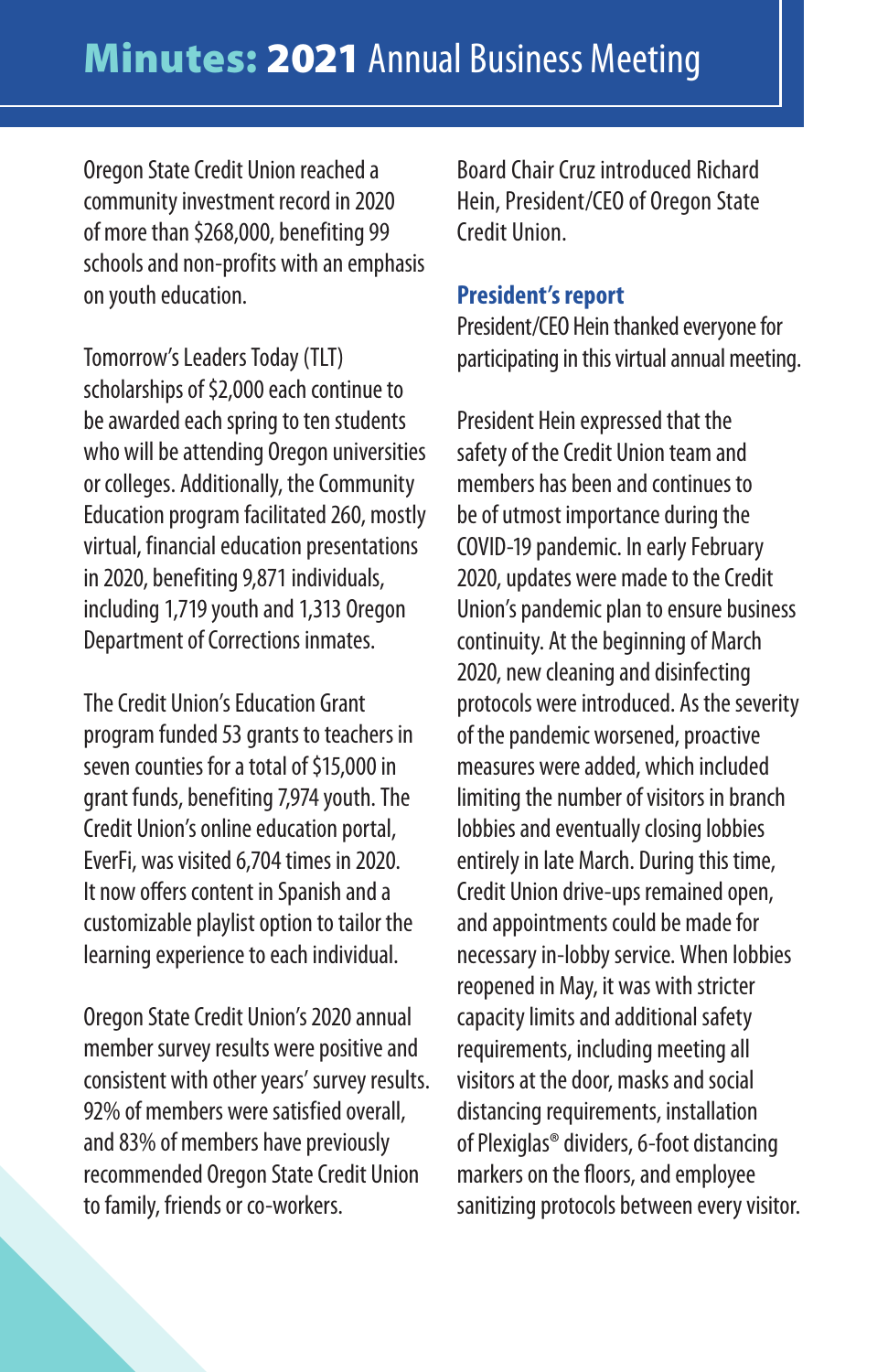Oregon State Credit Union will continue to provide creative solutions that benefit members. Throughout 2020, the Credit Union looked for ways to make members' lives better by offering payment deferrals, loan modifications and skipped payments. This meant members retained more than 6 million dollars in loan payments during the pandemic. Oregon State Credit Union provided \$461,537 in special loan products, waived fees for members totaling \$633,072, and approved and funded more than 20 million dollars in Small Business Administration Paycheck Protection Program loans to Credit Union business members.

Hein noted that the Credit Union's Annual Report is accessible for all to view on the Credit Union's website. The report shows that 2020 was another year of steady growth and member-focused progress, and Oregon State Credit Union is financially sound and ready to address upcoming world and economic issues.

Hein acknowledged that as a not-forprofit credit union, Oregon State Credit Union is exempt from federal and state income taxes, but still paid more than 2 million dollars in property and payroll taxes during 2020 and purchased more than 9 million dollars in products and services within the field of membership.

Throughout 2020, technology proved to be the solution to provide members with the services they need while remaining safe. The Credit Union improved and expanded the list of available online services to include Mobile Check Deposit and Pay It Now. Pay It Now is a peer-topeer technology that makes it possible for a member to send money to someone using their debit card number, mobile phone number or email address.

Hein then recognized the Oregon State Credit Union team's passion and concern for their communities that was exemplified in 2020 by donations of \$37,500 to Children's Miracle Network to support Doernbecher Children's Hospital in Portland and Peace-Health Sacred Heart Medical Center in Eugene. The Credit Union team also generously pledged more than \$18,000 to the Credit Union Legislative Action Council (CULAC) and United Way. Additionally, on behalf of our member-owners, Oregon State Credit Union donated \$55,000 to help residents of Oregon recover and rebuild after the devastating wildfires of 2020.

Hein thanked the staff, Board of Directors and Supervisory Committee members for their hard work and contributions on behalf of their fellow members. Hein again relayed his thanks to the members of Oregon State Credit Union.